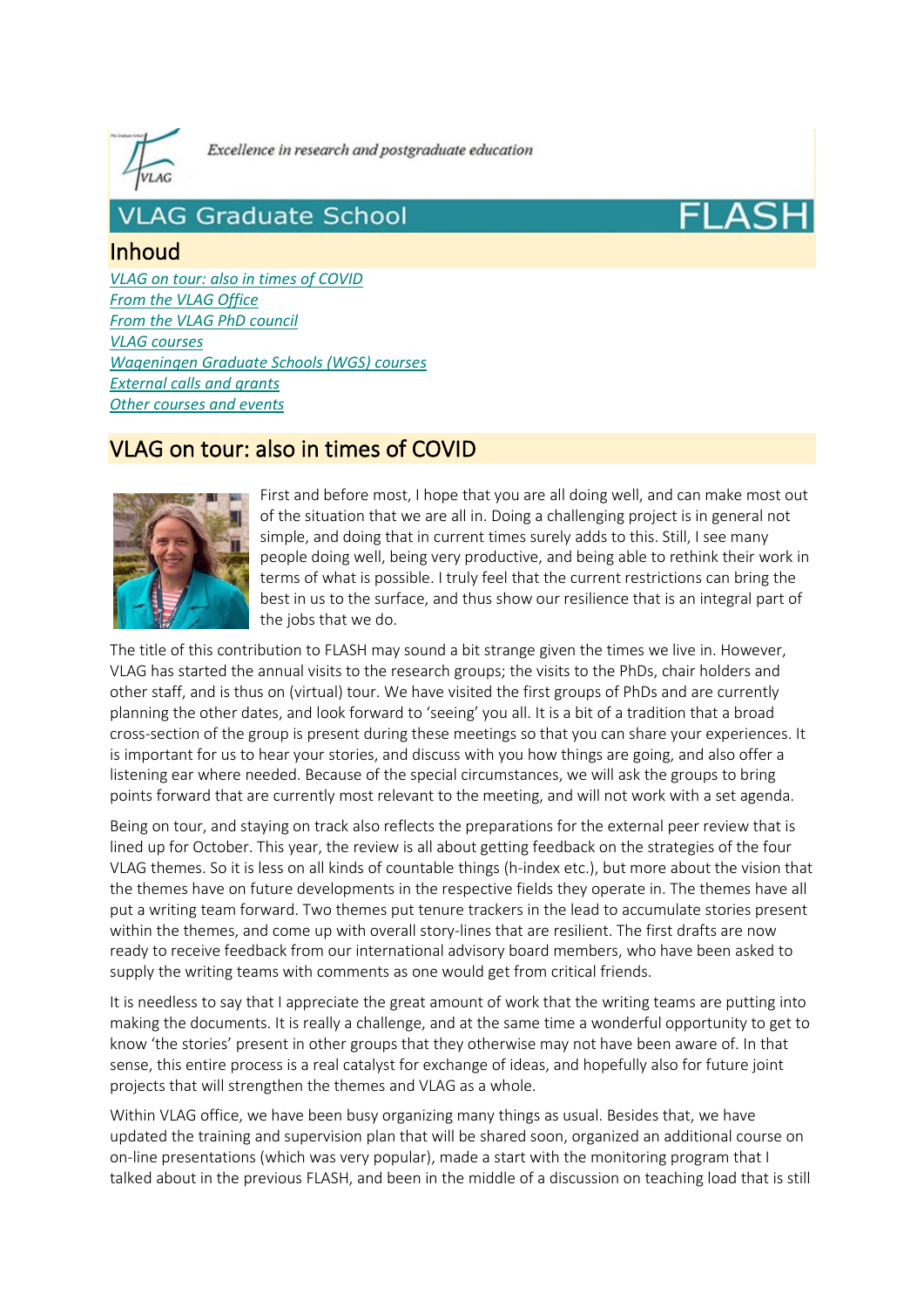very much on-going. I feel that this is a very important topic, and it is good that now many are actively participating in the discussion.

Before I wrap up, I would like to say some words about the arrival of many new tenure trackers during the last year. I feel that we can give these people and everyone involved in VLAG a real boost by making good use of all the knowledge and ideas that they have. I have recently held a virtual get together with those TT-ers appointed within the 'sector plans', and found this very inspiring. There were ideas for general courses (e.g. how to make really good graphics), more topic specific work groups (e.g., bio-nano physics) and so on. If you have any suggestions, please always know where to find us. It is incredibly important to keep evolving as a VLAG community, and we may help through financial support by the fellowship program that you can use to invite high-level speakers.

Kind regards, also on behalf of the entire VLAG team, and please stay safe and healthy!

Prof Karin Schroën, Scientific Director VLAG

*Do you want to read the other 'Word from our scientific director' contributions, check our [website](https://eur03.safelinks.protection.outlook.com/?url=https%3A%2F%2Fwww.vlaggraduateschool.nl%2Fen%2Fabout_vlag%2Fscientific-director.htm&data=04%7C01%7Ccornelia.vanbree-evers%40wur.nl%7C0d0173c0a9754b4eb5f208d905a6d55c%7C27d137e5761f4dc1af88d26430abb18f%7C0%7C0%7C637547036543213368%7CUnknown%7CTWFpbGZsb3d8eyJWIjoiMC4wLjAwMDAiLCJQIjoiV2luMzIiLCJBTiI6Ik1haWwiLCJXVCI6Mn0%3D%7C1000&sdata=iTvhWV7tJtFkptcbuvjqpzm8iwvKeTw9DwGntjWrrnM%3D&reserved=0)*

# From the VLAG Office

Call for proposals for the 2021 round of the Wageningen Graduate Schools Sandwich PhD programme The aim of the Wageningen Graduate Schools (WGS) Sandwich PhD Programme is capacity building: a way for the university to reach out to like-minded scientific institutes to build international scientific networks, to facilitate exchange and to reinforce the knowledge basis of these institutes. The WGS Sandwich PhD programme is currently calling for proposals for its 2021 round with deadline 18 May. For more information and application visit the [website](https://eur03.safelinks.protection.outlook.com/?url=https%3A%2F%2Fwww.wur.nl%2Fen%2FEducation-Programmes%2FPhD-Programme%2FFunding-your-PhD%2FWGS-Sandwich-PhD-programme%2FCall-for-proposals-for-the-2021-round-of-the-Wageningen-Graduate-Schools-Sandwich-PhD-programme.htm&data=04%7C01%7Ccornelia.vanbree-evers%40wur.nl%7C0d0173c0a9754b4eb5f208d905a6d55c%7C27d137e5761f4dc1af88d26430abb18f%7C0%7C0%7C637547036543223325%7CUnknown%7CTWFpbGZsb3d8eyJWIjoiMC4wLjAwMDAiLCJQIjoiV2luMzIiLCJBTiI6Ik1haWwiLCJXVCI6Mn0%3D%7C1000&sdata=eQ79HRZnVYG4Elj3OnTED%2F6eptmTtO9NzJxKpU9Szi0%3D&reserved=0).

#### Call for INREF (Interdisciplinary Research and Education Fund) seed money projects 2021

Seed money projects are maximized at €25,000 and support the preparation and development of full proposals. There will be no call for full proposals within INREF for this phase (IV), but proposals can be developed for other funds like calls from the European Commission Horizon Europe or NWO calls. The deadline is 1 July. A maximum 6 pre-proposals will be selected. (Call details were sent by email to VLAG supervisors on 9 April) .

More information on the objectives of INREF and expected outputs of the INREF programme can be found at the [INREF webpages](https://eur03.safelinks.protection.outlook.com/?url=https%3A%2F%2Fwww.wur.nl%2Fen%2FResearch-Results%2FResearch-programmes%2FCross-WUR-programmes%2FINREF.htm&data=04%7C01%7Ccornelia.vanbree-evers%40wur.nl%7C0d0173c0a9754b4eb5f208d905a6d55c%7C27d137e5761f4dc1af88d26430abb18f%7C0%7C0%7C637547036543223325%7CUnknown%7CTWFpbGZsb3d8eyJWIjoiMC4wLjAwMDAiLCJQIjoiV2luMzIiLCJBTiI6Ik1haWwiLCJXVCI6Mn0%3D%7C1000&sdata=gQO4Kh4BkDmsOGGoPpVb%2BeF6b4MYVPrUX9HfbiKVBzQ%3D&reserved=0). For questions, please contact [Jelle Maas](mailto:jelle.maas@wur.nl)

#### PhD/Postdoc fellowships for secondments at international institutes/universities

VLAG provides grants which allow VLAG PhD candidates and Postdocs to visit a top research institute/university abroad. The next deadline for the PhD/Postdoc fellowships for activities starting in 2021 is 1 May. Please take a look at our website (VLAG Calls - [Vlag Graduate School](https://eur03.safelinks.protection.outlook.com/?url=https%3A%2F%2Fwww.vlaggraduateschool.nl%2Fen%2Fresearch-1%2FVLAG-Calls.htm&data=04%7C01%7Ccornelia.vanbree-evers%40wur.nl%7C0d0173c0a9754b4eb5f208d905a6d55c%7C27d137e5761f4dc1af88d26430abb18f%7C0%7C0%7C637547036543223325%7CUnknown%7CTWFpbGZsb3d8eyJWIjoiMC4wLjAwMDAiLCJQIjoiV2luMzIiLCJBTiI6Ik1haWwiLCJXVCI6Mn0%3D%7C1000&sdata=YgvZKJdScs7KYtYkjZaaNekAwp%2FfOiFA5%2Fz5W0FLumM%3D&reserved=0)) for all requirements and the application form.

Preannouncements calls and grants: (more information will be sent to all supervisors as soon as it becomes available)

VLAG Graduate Programme 2022 - Applications are written by candidates who will obtain a Wageningen MSc degree between June 2021 and December 2022. Students and staff are invited to attend an online information session on the Graduate Programme on 27 May, 14.30-15.30. Call for proposals Graduate Schools Green Top Sectors TKI 2021 - The aim of this programme is to facilitate innovative and high-quality scientific research within the research field of the top sector Agri&Food by engaging young talented researchers (i.e. MSc students) at the start of their career. WGS Postdoc Talent Programme (*tentative*) - We are waiting for the final decision, details and a time line. As it has been a challenge for the VLAG community to successfully apply for this grant, we now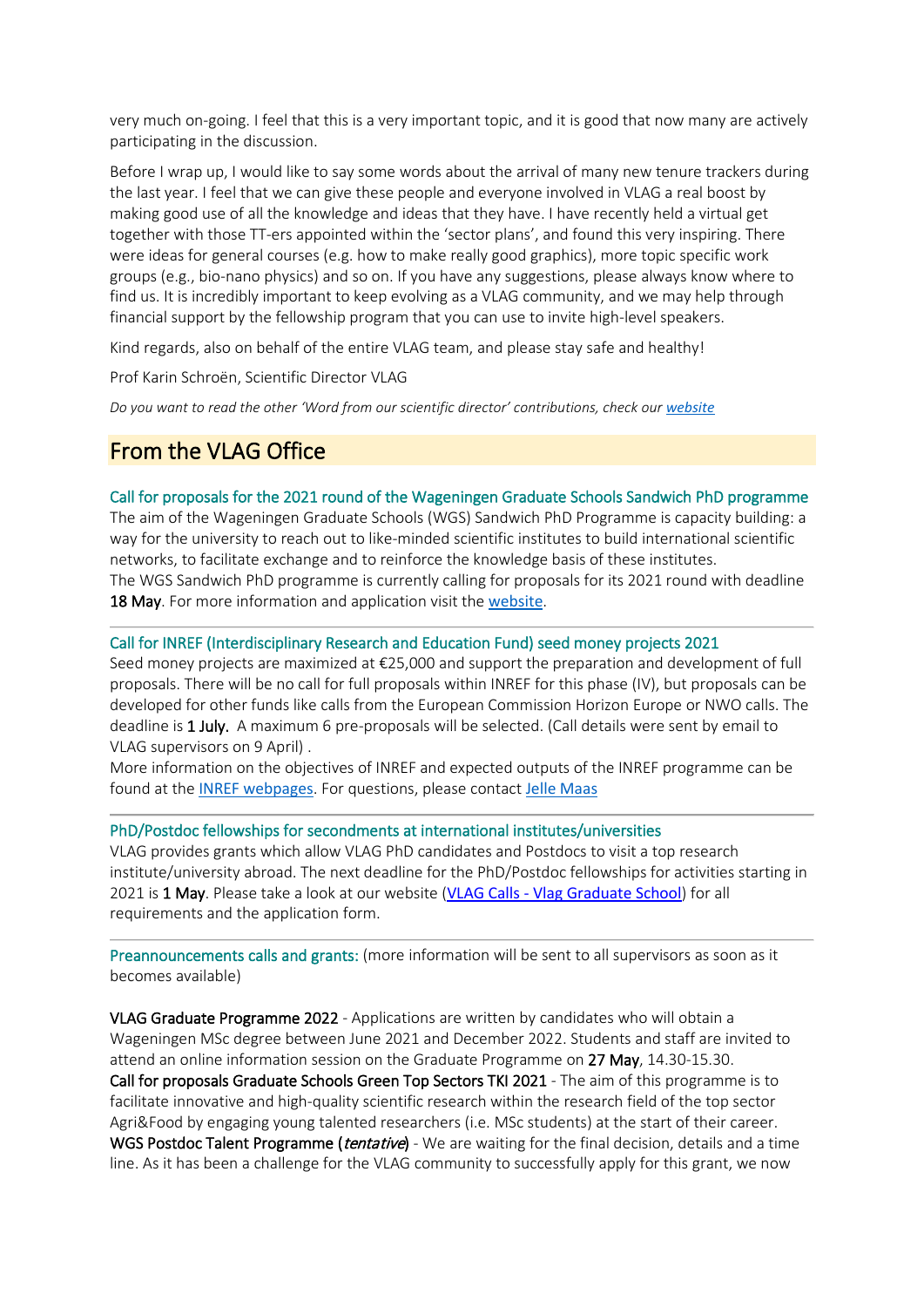pre-announce to give you the opportunity to already consider talented researchers from abroad who would be willing to come to Wageningen for at least two years.

#### Room available for Online PhD defence

Since 12 April, PhD candidates can use room Atlas1 for their online PhD defence. This room has a Videoconferencing set and is available for the PhD candidate and paranymphs.

Please contact the **[Atlas reception](mailto:receptieatlas@wur.nl)** to book the room for your defence. The reception can also help you to get support for using the VC-set.

#### Online course: Writing a Vidi proposal (23 May and 3 June)

Researchers who want to write a vidi proposal this year that they want to carry out at Wageningen University can register for an online course given by Yellow Research. The 3 webinars are on 28 May from 10.00 to 12.00 and on 3 June from 10.00 to 12.00 and from 13.00 to 15.00 pm. You can register by sending an e-mail to [Henrieke de Ruiter](mailto:henrieke.deruiter@wur.nl)

#### The VLAG Online Lecture Series - 2021

In this lecture series VLAG scientists share their research endeavours with the whole VLAG community (PhD candidates, postdoctoral researchers and staff) to dive into subjects not closely related to one's own field of research, to broaden the scientific horizons. Lectures planned;

20 May : Prof. John van Duynhoven 'Driving development of sustainable foods with advanced measurements'

10 June: Dr Jochem Louisse 'Towards regulatory acceptance of novel approach methods (NAMs) for a next-generation animal-free risk assessment of chemicals'

17 June: Dr Lydia Afman ' Precision nutrition'

Click [here](https://eur03.safelinks.protection.outlook.com/?url=https%3A%2F%2Fwww.vlaggraduateschool.nl%2Fen%2Fcourses%2Fcourse%2FOnline-Lecture-Series-2.htm&data=04%7C01%7Ccornelia.vanbree-evers%40wur.nl%7C0d0173c0a9754b4eb5f208d905a6d55c%7C27d137e5761f4dc1af88d26430abb18f%7C0%7C0%7C637547036543233287%7CUnknown%7CTWFpbGZsb3d8eyJWIjoiMC4wLjAwMDAiLCJQIjoiV2luMzIiLCJBTiI6Ik1haWwiLCJXVCI6Mn0%3D%7C1000&sdata=10Ep%2BwFvEX0J%2FiJWBjPWr8SMFY3f8uuu%2BahwptSgLhw%3D&reserved=0) for registration

## From the VLAG PhD council



Online Lunch Colloquium

On 7 May (12.00 - 13.00), the VLAG PhD council is organizing an online lunch colloquium entitled: 'The impact of Social Media on Science' with invited speakers Dr Vittorio Saggiomo (BioNanoTechnology) and Dr Guido Camps (Human Nutrition and Health).

**VLAG PhD COUNCIL** 

They have a lot of experience with social media and will reflect on their experiences and more. You can [register](https://eur03.safelinks.protection.outlook.com/?url=https%3A%2F%2Fdocs.google.com%2Fforms%2Fd%2Fe%2F1FAIpQLSeC9f1-qYJyitEbFQz98YxiwFFFo-nHfy8x06Yi1RUUGN0smQ%2Fviewform&data=04%7C01%7Ccornelia.vanbree-evers%40wur.nl%7C0d0173c0a9754b4eb5f208d905a6d55c%7C27d137e5761f4dc1af88d26430abb18f%7C0%7C0%7C637547036543233287%7CUnknown%7CTWFpbGZsb3d8eyJWIjoiMC4wLjAwMDAiLCJQIjoiV2luMzIiLCJBTiI6Ik1haWwiLCJXVCI6Mn0%3D%7C1000&sdata=B8afB8ywSZjIM60T61bWqswUfWZJsdrgVFVnTjaI4%2Bo%3D&reserved=0) before 5 May.

### VLAG courses

#### VLAG courses open for registration

2nd edition Postgraduate **Online** [course "Healthy Food Design"](https://eur03.safelinks.protection.outlook.com/?url=https%3A%2F%2Fwww.vlaggraduateschool.nl%2Fen%2Fcourses%2Fcourse%2FHFD20.htm&data=04%7C01%7Ccornelia.vanbree-evers%40wur.nl%7C0d0173c0a9754b4eb5f208d905a6d55c%7C27d137e5761f4dc1af88d26430abb18f%7C0%7C0%7C637547036543243240%7CUnknown%7CTWFpbGZsb3d8eyJWIjoiMC4wLjAwMDAiLCJQIjoiV2luMzIiLCJBTiI6Ik1haWwiLCJXVCI6Mn0%3D%7C1000&sdata=sBGoje9xmqBjom4n2DoFvu86wdkE4vm9ubSWKFceWsQ%3D&reserved=0) (NEW DATES: 7 – 10 June) [Chemometrics \(Multivariate statistics\)](https://eur03.safelinks.protection.outlook.com/?url=https%3A%2F%2Fwww.vlaggraduateschool.nl%2Fen%2Fcourses%2FGeneral-courses%2FVLAG-general-courses%2FVLAG-Statistics-courses%2FChemometrics-Multivariate-Statistics.htm&data=04%7C01%7Ccornelia.vanbree-evers%40wur.nl%7C0d0173c0a9754b4eb5f208d905a6d55c%7C27d137e5761f4dc1af88d26430abb18f%7C0%7C0%7C637547036543243240%7CUnknown%7CTWFpbGZsb3d8eyJWIjoiMC4wLjAwMDAiLCJQIjoiV2luMzIiLCJBTiI6Ik1haWwiLCJXVCI6Mn0%3D%7C1000&sdata=cUdYzX3TAlNUQ%2B%2FswsK54Phf%2FwDJm9PThzE92ShRmE4%3D&reserved=0) (14 – 16 June) **Online** [Summer Course Glycosciences](https://eur03.safelinks.protection.outlook.com/?url=https%3A%2F%2Fwww.vlaggraduateschool.nl%2Fen%2Fcourses%2Fcourse%2FGlycosciences21.htm&data=04%7C01%7Ccornelia.vanbree-evers%40wur.nl%7C0d0173c0a9754b4eb5f208d905a6d55c%7C27d137e5761f4dc1af88d26430abb18f%7C0%7C0%7C637547036543253197%7CUnknown%7CTWFpbGZsb3d8eyJWIjoiMC4wLjAwMDAiLCJQIjoiV2luMzIiLCJBTiI6Ik1haWwiLCJXVCI6Mn0%3D%7C1000&sdata=T8KU8Z1aGUXY%2BTeiDIDATfNSlc4%2FGp%2FGzHx8suupMXg%3D&reserved=0) (10, 11, 17, 18 June) 3rd **Online** [Master class Healthy and sustainable diets: synergies and trade-offs](https://eur03.safelinks.protection.outlook.com/?url=https%3A%2F%2Fwww.vlaggraduateschool.nl%2Fen%2Fcourses%2Fcourse%2FHSD21.htm&data=04%7C01%7Ccornelia.vanbree-evers%40wur.nl%7C0d0173c0a9754b4eb5f208d905a6d55c%7C27d137e5761f4dc1af88d26430abb18f%7C0%7C0%7C637547036543253197%7CUnknown%7CTWFpbGZsb3d8eyJWIjoiMC4wLjAwMDAiLCJQIjoiV2luMzIiLCJBTiI6Ik1haWwiLCJXVCI6Mn0%3D%7C1000&sdata=qJLPYd%2B9Kk2iFBmwo0zMhr0hvv2WyXKjxT5Hl6Mfffs%3D&reserved=0) (5 - 7 July) 11<sup>th</sup> [edition of Reaction kinetics in food science](https://eur03.safelinks.protection.outlook.com/?url=https%3A%2F%2Fwww.vlaggraduateschool.nl%2Fen%2Fcourses%2Fcourse%2FRK20.htm&data=04%7C01%7Ccornelia.vanbree-evers%40wur.nl%7C0d0173c0a9754b4eb5f208d905a6d55c%7C27d137e5761f4dc1af88d26430abb18f%7C0%7C0%7C637547036543263154%7CUnknown%7CTWFpbGZsb3d8eyJWIjoiMC4wLjAwMDAiLCJQIjoiV2luMzIiLCJBTiI6Ik1haWwiLCJXVCI6Mn0%3D%7C1000&sdata=P20LZia9tOzA2KgNsj54z1A6mjpUh77nrF3z%2BcldG5A%3D&reserved=0)  $(12 – 17$  July) [Modelling of habitual dietary intake](https://eur03.safelinks.protection.outlook.com/?url=https%3A%2F%2Fwww.vlaggraduateschool.nl%2Fen%2Fcourses%2Fcourse%2FMHDI21.htm&data=04%7C01%7Ccornelia.vanbree-evers%40wur.nl%7C0d0173c0a9754b4eb5f208d905a6d55c%7C27d137e5761f4dc1af88d26430abb18f%7C0%7C0%7C637547036543263154%7CUnknown%7CTWFpbGZsb3d8eyJWIjoiMC4wLjAwMDAiLCJQIjoiV2luMzIiLCJBTiI6Ik1haWwiLCJXVCI6Mn0%3D%7C1000&sdata=zLJRAyw4PIL8rFzODnDsgAPqjcgGy6hCoL505DARiyc%3D&reserved=0) (11 – 12 October)

Other planned VLAG courses 2021 *– registration will open soon* Rheology (13-21 September) Big data analysis in the life sciences  $(25 – 27 October)$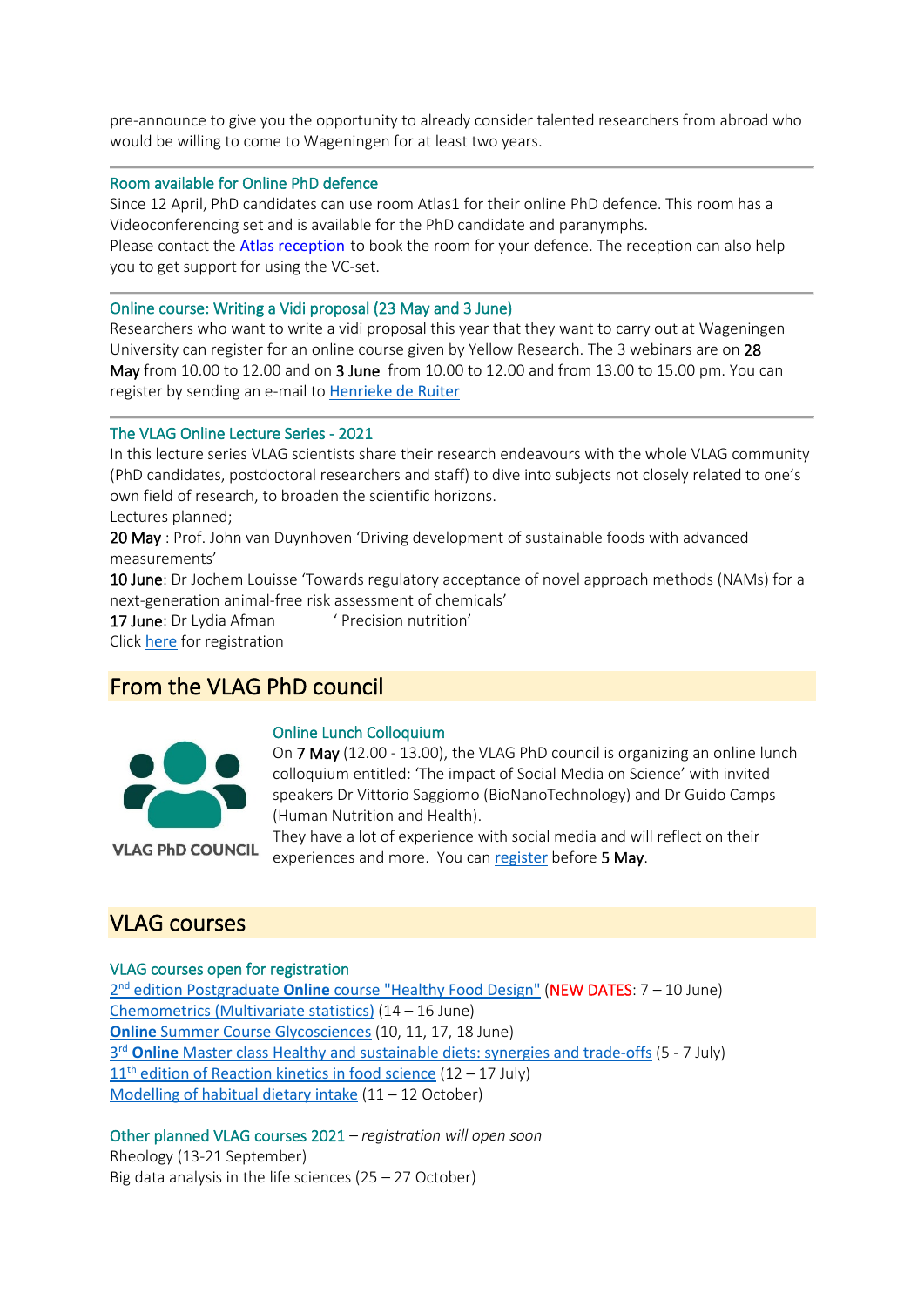Ecophysiology of food-associated microorganisms and roles in health and disease (29 November - 1 December) Sensory Perception and Food Preference (7 – 10 December)

*Tip! For an overview of all courses regularly organised by VLAG take a look in [past courses](https://eur03.safelinks.protection.outlook.com/?url=https%3A%2F%2Fwww.vlaggraduateschool.nl%2Fen%2Fcourses%2FScientific-courses%2Fpast_courses.htm&data=04%7C01%7Ccornelia.vanbree-evers%40wur.nl%7C0d0173c0a9754b4eb5f208d905a6d55c%7C27d137e5761f4dc1af88d26430abb18f%7C0%7C0%7C637547036543263154%7CUnknown%7CTWFpbGZsb3d8eyJWIjoiMC4wLjAwMDAiLCJQIjoiV2luMzIiLCJBTiI6Ik1haWwiLCJXVCI6Mn0%3D%7C1000&sdata=F5c8P4uB6D68f9QLYu95%2FhPrNlN7Np4ropJI%2B4ECym0%3D&reserved=0)* 

# Wageningen Graduate Schools (WGS) courses

For a complete overview of all competence, skills and career development training activities for PhDs, Postdocs and staff, please click [here](https://eur03.safelinks.protection.outlook.com/?url=https%3A%2F%2Fwgs.crs.wur.nl%2F&data=04%7C01%7Ccornelia.vanbree-evers%40wur.nl%7C0d0173c0a9754b4eb5f208d905a6d55c%7C27d137e5761f4dc1af88d26430abb18f%7C0%7C0%7C637547036543273105%7CUnknown%7CTWFpbGZsb3d8eyJWIjoiMC4wLjAwMDAiLCJQIjoiV2luMzIiLCJBTiI6Ik1haWwiLCJXVCI6Mn0%3D%7C1000&sdata=lWWzhkEw5k%2F9JluUGO3Px%2BagQ0dI3VfitOCCQhRTQtc%3D&reserved=0).

### Highlighted courses

[Effective and efficient communication in academia and beyond](https://eur03.safelinks.protection.outlook.com/?url=https%3A%2F%2Fwgs.crs.wur.nl%2Fcourses%2Fdetails%2F471&data=04%7C01%7Ccornelia.vanbree-evers%40wur.nl%7C0d0173c0a9754b4eb5f208d905a6d55c%7C27d137e5761f4dc1af88d26430abb18f%7C0%7C0%7C637547036543273105%7CUnknown%7CTWFpbGZsb3d8eyJWIjoiMC4wLjAwMDAiLCJQIjoiV2luMzIiLCJBTiI6Ik1haWwiLCJXVCI6Mn0%3D%7C1000&sdata=jzyAD7gLHky%2BcSPes%2FL99a%2BRS%2FdtrHEJXQgiqhfPufo%3D&reserved=0) (10, 11 and 27 May)

Do you find it difficult getting your message across? Do you not always get the response you had expected? Do you find it difficult to deal with misunderstanding and moreover conflict? Interestingly enough the manner in which people react to what others have to say depends on the way in which the message is brought across and how receptive people are to receive this communication. In other words it depends on the behaviour and communication style we express when communicating. Apart from our personality, these are determined by the context we operate, our culture and background. Getting insight into these aspects, and knowing when to communicate in which manner, help us to communicate in an effective manner and prevent miscommunication.

[The Choice: Un-box your PhD process & take charge of your performance](https://eur03.safelinks.protection.outlook.com/?url=https%3A%2F%2Fwgs.crs.wur.nl%2Fcourses%2Fdetails%2F381&data=04%7C01%7Ccornelia.vanbree-evers%40wur.nl%7C0d0173c0a9754b4eb5f208d905a6d55c%7C27d137e5761f4dc1af88d26430abb18f%7C0%7C0%7C637547036543283062%7CUnknown%7CTWFpbGZsb3d8eyJWIjoiMC4wLjAwMDAiLCJQIjoiV2luMzIiLCJBTiI6Ik1haWwiLCJXVCI6Mn0%3D%7C1000&sdata=bc%2FGcQYJjKVejhOevK%2BoiOnHC4E8GA5sTv4oH2k%2Bv3w%3D&reserved=0) (2 and 16 September, 14 October)

an experiential personal leadership course that provides you with tools and insights to become more in charge of your own performance as you proceed with your PhD process*.*

[Workshop: Working on your PhD research in times of crisis](https://eur03.safelinks.protection.outlook.com/?url=https%3A%2F%2Fwgs.crs.wur.nl%2Fcourses%2Fdetails%2F411%2F&data=04%7C01%7Ccornelia.vanbree-evers%40wur.nl%7C0d0173c0a9754b4eb5f208d905a6d55c%7C27d137e5761f4dc1af88d26430abb18f%7C0%7C0%7C637547036543283062%7CUnknown%7CTWFpbGZsb3d8eyJWIjoiMC4wLjAwMDAiLCJQIjoiV2luMzIiLCJBTiI6Ik1haWwiLCJXVCI6Mn0%3D%7C1000&sdata=M3%2FsqjLbq2HBj4v91VVX51kWqAxMcr9vz4RlZ6J7y6Y%3D&reserved=0) (21, 28 May and 8 June 2021) In this short, interactive and peer-driven training, we will jointly discuss experiences, identify new or amplified challenges as well as means and methods to tackle these to finally translate this in a (SMART) plan of action to get you (back) on track.

# External calls and grants

### Schmidt Science Fellows 2022 - Call for Nominations

WUR can nominate three candidates who have completed, or expect to complete, all of the requirements for the conferral of their PhD in the natural sciences, computing, engineering or mathematics between 01 June 2021 and 30 July 2022. For more information see [Schmidt Science](https://eur03.safelinks.protection.outlook.com/?url=https%3A%2F%2Fschmidtsciencefellows.org%2F&data=04%7C01%7Ccornelia.vanbree-evers%40wur.nl%7C0d0173c0a9754b4eb5f208d905a6d55c%7C27d137e5761f4dc1af88d26430abb18f%7C0%7C0%7C637547036543293021%7CUnknown%7CTWFpbGZsb3d8eyJWIjoiMC4wLjAwMDAiLCJQIjoiV2luMzIiLCJBTiI6Ik1haWwiLCJXVCI6Mn0%3D%7C1000&sdata=JCeBpP869Oy3SvvGNiE3CT5iqBbz72ER%2Five7%2FXa54Y%3D&reserved=0)  [Fellows](https://eur03.safelinks.protection.outlook.com/?url=https%3A%2F%2Fschmidtsciencefellows.org%2F&data=04%7C01%7Ccornelia.vanbree-evers%40wur.nl%7C0d0173c0a9754b4eb5f208d905a6d55c%7C27d137e5761f4dc1af88d26430abb18f%7C0%7C0%7C637547036543293021%7CUnknown%7CTWFpbGZsb3d8eyJWIjoiMC4wLjAwMDAiLCJQIjoiV2luMzIiLCJBTiI6Ik1haWwiLCJXVCI6Mn0%3D%7C1000&sdata=JCeBpP869Oy3SvvGNiE3CT5iqBbz72ER%2Five7%2FXa54Y%3D&reserved=0) and contact [Anouk Geelen](mailto:anouk.geelen@wur.nl) if you consider to apply.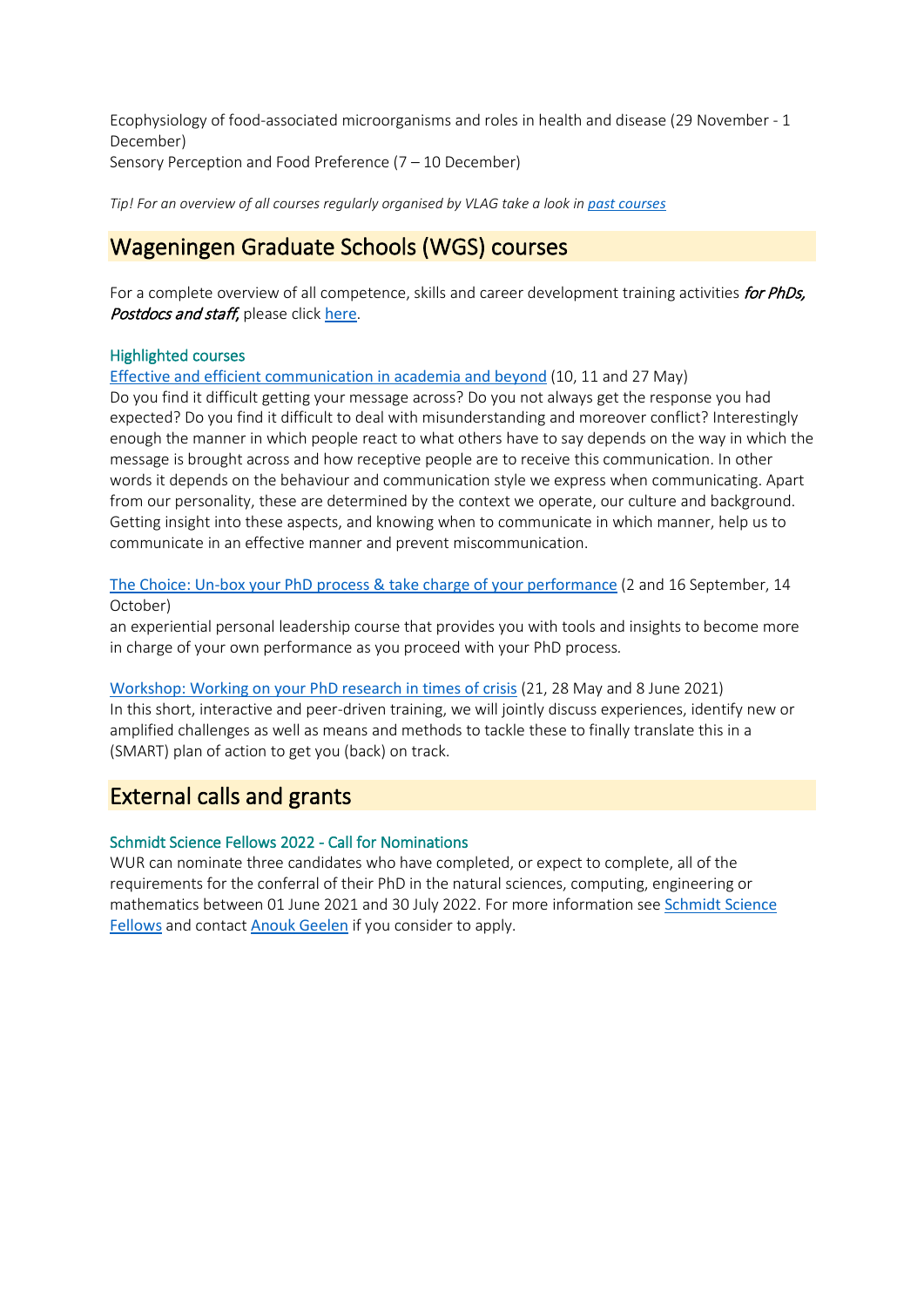# Other courses and events



Life Sciences Data Integration Challenge (21-25 June) The event is organized by the Laboratory of Systems & Synthetic Biology (SSB). Over the 5-day challenge, participants will be introduced to, and have the opportunity to work on, diverse data problems in bioinformatics, biotechnology, and systems biology. Topics will range from applications in fields of algal & plant biotechnology to systems health. The fee for this challenge is €50 to participants. Please note that in this inaugural event, we are limiting participation to 30 people. Click [here](https://eur03.safelinks.protection.outlook.com/?url=https%3A%2F%2Fdocs.google.com%2Fforms%2Fd%2Fe%2F1FAIpQLSeHF753hD7Y8bs_yFvJp-I4njMvbXfUik-iCjZDwZYvB0YHTA%2Fviewform&data=04%7C01%7Ccornelia.vanbree-evers%40wur.nl%7C0d0173c0a9754b4eb5f208d905a6d55c%7C27d137e5761f4dc1af88d26430abb18f%7C0%7C0%7C637547036543302967%7CUnknown%7CTWFpbGZsb3d8eyJWIjoiMC4wLjAwMDAiLCJQIjoiV2luMzIiLCJBTiI6Ik1haWwiLCJXVCI6Mn0%3D%7C1000&sdata=J8z%2F0qPM%2FlKieYnAWc7447%2BXeBfMtgS%2B5DDTRl1mqaA%3D&reserved=0) for registration.

### Transformative Dialogues @WUR | Empowering Collective Influence (29 April)

What does it mean to empower transformative change? Why does it matter? How can it be done? In an inspiring setting with people from across WUR, we will go into dialogue on these questions to explore innovative ideas, methods and real tangible examples on how to empower transformative change from the bottom-up - engaging with future visions, emotions and more. Click [here](https://eur03.safelinks.protection.outlook.com/?url=https%3A%2F%2Fforms.office.com%2FPages%2FResponsePage.aspx%3Fid%3D5TfRJx92wU2viNJkMKuxjxtWkAFVDydLqa4vI77PzqNUNzFBTzhXRlVRMVg3VlpIVjBNM0pIQUpZWi4u&data=04%7C01%7Ccornelia.vanbree-evers%40wur.nl%7C0d0173c0a9754b4eb5f208d905a6d55c%7C27d137e5761f4dc1af88d26430abb18f%7C0%7C0%7C637547036543302967%7CUnknown%7CTWFpbGZsb3d8eyJWIjoiMC4wLjAwMDAiLCJQIjoiV2luMzIiLCJBTiI6Ik1haWwiLCJXVCI6Mn0%3D%7C1000&sdata=ba6u9tKkdnssk7pjRjkMqy5HWpHi5khh0bv1P6%2Fuo1w%3D&reserved=0) for registration.

### Call for abstracts Bioinformatics & Systems Biology (BioSB) Conference 2021

The BioSB 2021 (15 – 16 June) conference discusses the latest developments in bioinformatics, systems and computational biology and interrelated disciplines, and their wide-ranging applications in life sciences & health, agriculture, food & nutrition.

You can submit an abstract, according the [submission procedure](https://eur03.safelinks.protection.outlook.com/?url=https%3A%2F%2Fwww.aanmelder.nl%2Fbiosb2021%2Fabstract-submission&data=04%7C01%7Ccornelia.vanbree-evers%40wur.nl%7C0d0173c0a9754b4eb5f208d905a6d55c%7C27d137e5761f4dc1af88d26430abb18f%7C0%7C0%7C637547036543312929%7CUnknown%7CTWFpbGZsb3d8eyJWIjoiMC4wLjAwMDAiLCJQIjoiV2luMzIiLCJBTiI6Ik1haWwiLCJXVCI6Mn0%3D%7C1000&sdata=lwQpcMEc5HYS%2B37KwThpj5gTbW5q1B6PvjqjGsozGVw%3D&reserved=0) for a presentation at the BioSB 2021 conference. The main programme of the conference will feature several parallel sessions that will be set up via abstract selection. Submission deadlines:

- Oral & highlight presentations: 3 May
- Notification date: 17 May
- Posters & demos: 23 May

### Webinar series Marie Skłodowska-Curie Actions Postdoctoral Fellowships

The Marie Skłodowska-Curie Postdoctoral Fellowships (PF) provide funding for individual researchers, allowing them to diversify and broaden their scientific knowledge and skills. They are international fellowships, meaning you must move (or have moved) to a different country. The 2021 PF call has a deadline on 15 September. The Dutch National Contact Point for the Marie Skłodowska-Curie Actions (MSCA) will explain the possibilities and participation modalities of the MSCA Postdoctoral Fellowships during a webinar series existing of three modules. You will be able to ask questions to the advisors of these programmes and receive tips and tricks for writing a successful proposal.

- Module 1: eligibility rules and PF options (20 May)
- Module 2: writing the Excellence section of your proposal (27 May)
- Module 3: writing the Impact/Implementation section of your proposal (3 June)